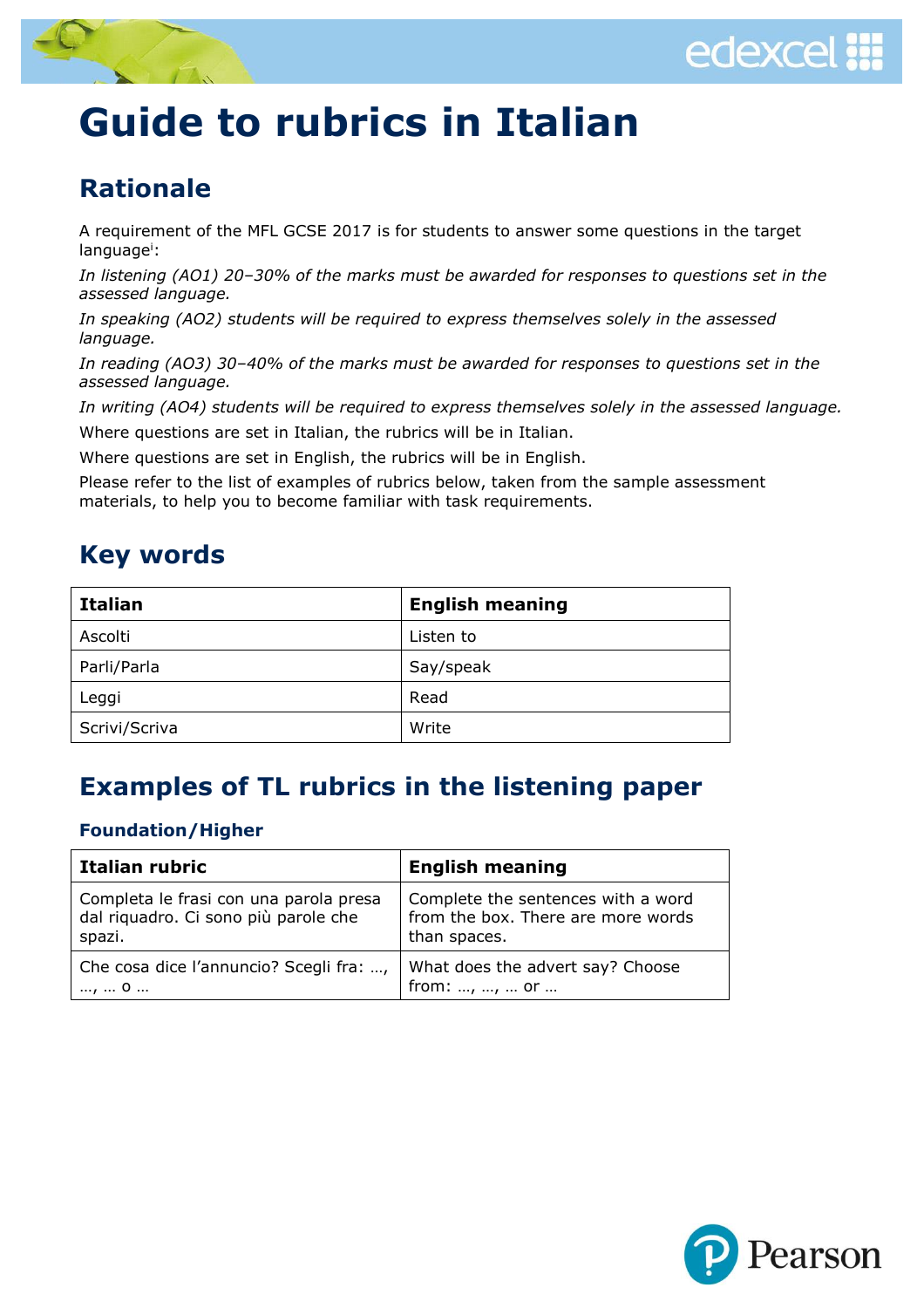



## **Examples of TL rubrics in the speaking paper**

### **Foundation/Higher**

| Italian rubric                                             | <b>English meaning</b>                                            |
|------------------------------------------------------------|-------------------------------------------------------------------|
| Parli                                                      | You speak                                                         |
| Guarda la foto e prepara le risposte ai<br>seguenti punti: | Look at the photo and prepare your<br>responses to the following: |

## **Examples of TL rubrics in the reading paper**

### **Foundation**

| Italian rubric                                                                                  | <b>English meaning</b>                                                                         |
|-------------------------------------------------------------------------------------------------|------------------------------------------------------------------------------------------------|
| Leggi il blog di Nicolas.                                                                       | Read the blog by Nicolas.                                                                      |
| Completa ogni frase con una parola dal<br>riquadro. Attenzione! Ci sono delle<br>parole in più. | Complete each sentence with a word<br>from the box. Beware! There are more<br>words than gaps. |
| Leggi questo articolo.                                                                          | Read this article.                                                                             |
| Metti una croce [x] nella casella<br>corretta.                                                  | Put a cross [X] in the correct box.                                                            |
| Leggi queste descrizioni su                                                                     | Read these descriptions of                                                                     |
| Qual è la città corretta? Scegliete tra: ,<br>,  e                                              | Which is the correct ? Choose from: ,<br>,  and                                                |

### **Higher**

| Italian rubric                                                                         | <b>English meaning</b>                                                          |
|----------------------------------------------------------------------------------------|---------------------------------------------------------------------------------|
| Leggi questo articolo.                                                                 | Read this article.                                                              |
| Metti una croce [x] nella casella<br>corretta.                                         | Put a cross $[X]$ in the correct box.                                           |
| Leggi queste descrizioni su                                                            | Read these descriptions on  .                                                   |
| Qual è la città corretta? Scegliete tra:<br>, ,  e                                     | Which is the correct ? Choose from:<br>, ,  and                                 |
| Leggi questa pagina Web.                                                               | Read this web page.                                                             |
| Rispondi a queste domande in italiano.<br>Non è necessario scrivere frasi<br>complete. | Answer the questions in Italian. You do<br>not need to write in full sentences. |